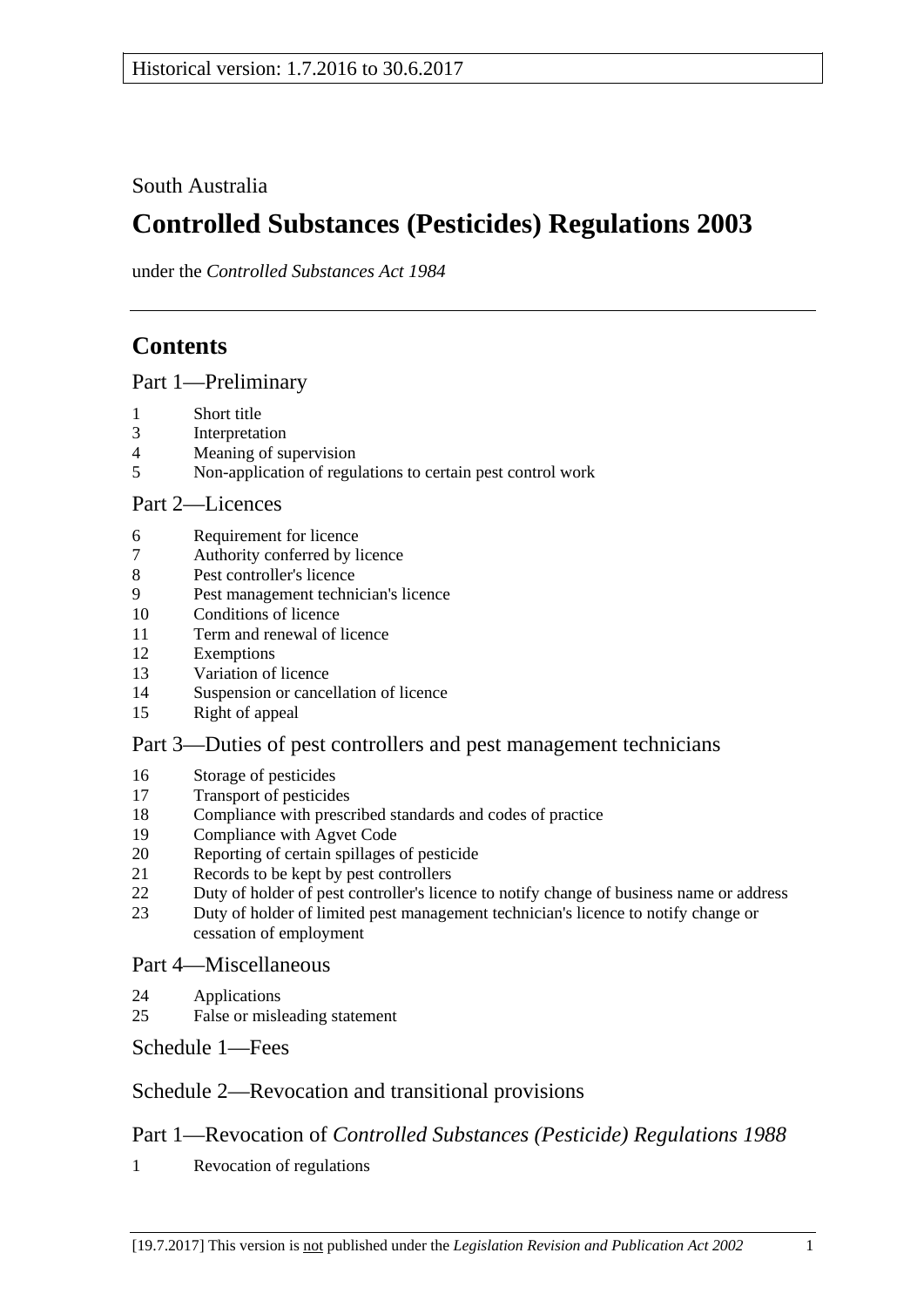#### Part 2—Transitional provisions

- 2 [Interpretation](#page-14-2)
- 3 [Continuation of licences](#page-14-3)
- 4 [Continuation of exemptions](#page-14-4)

[Legislative history](#page-15-0)

## <span id="page-1-0"></span>**Part 1—Preliminary**

#### <span id="page-1-1"></span>**1—Short title**

These regulations may be cited as the *Controlled Substances (Pesticides) Regulations 2003*.

## <span id="page-1-2"></span>**3—Interpretation**

In these regulations, unless the contrary intention appears—

*Act* means the *[Controlled Substances Act](http://www.legislation.sa.gov.au/index.aspx?action=legref&type=act&legtitle=Controlled%20Substances%20Act%201984) 1984*;

*Agvet Code* means the *Agvet Code of South Australia* (see section 5 of the *[Agricultural and Veterinary Chemicals \(South Australia\) Act](http://www.legislation.sa.gov.au/index.aspx?action=legref&type=act&legtitle=Agricultural%20and%20Veterinary%20Chemicals%20(South%20Australia)%20Act%201994) 1994*);

*approved label* has the meaning given by the Agvet Code;

*director*, in relation to a body corporate, has the same meaning as in the *Corporations Act 2001* of the Commonwealth;

*disposal*, in relation to pesticide, means—

- (a) disposal of unused pesticide; or
- (b) disposal of a container that has been used to hold pesticide;

*employ* includes engage under a contract for services;

*licensing authority* means the person or body designated from time to time by the Minister by instrument in writing as the licensing authority for the purposes of these regulations;

*Part 7 permit* means a permit under Part 7 of the Agvet Code;

*pest* has the meaning given by the Agvet Code;

*pest control business* means a business in which pest control work is performed for another for fee or reward;

*pest controller* means a person who carries on a pest control business;

*pest control work* means using a pesticide to—

- (a) kill, stupefy or repel a pest; or
- (b) inhibit the feeding of a pest; or
- (c) modify the physiology of a pest to alter its natural development or reproductive capacity,

and includes measuring, mixing, weighing or otherwise preparing a pesticide for such use;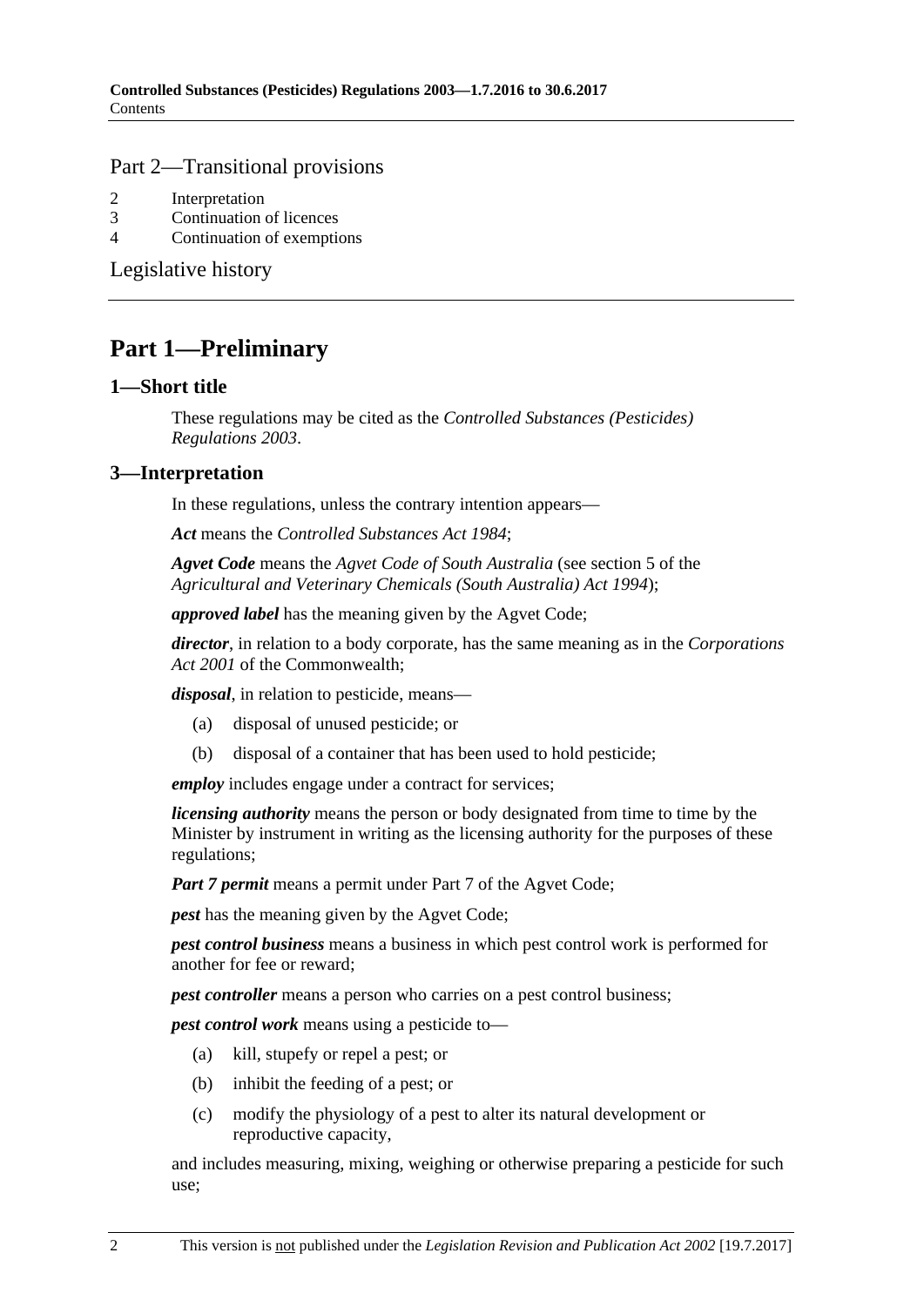*pesticide* means a substance or preparation that—

- (a) contains any proportion of a poison listed in schedule 5, schedule 6 or schedule 7 of the *Uniform Poisons Standard*, as defined in, modified by and incorporated into, the *[Controlled Substances \(Poisons\) Regulations](http://www.legislation.sa.gov.au/index.aspx?action=legref&type=subordleg&legtitle=Controlled%20Substances%20(Poisons)%20Regulations%201996) 1996*; and
- (b) is authorised under the Agvet Code for use for pest control work;

*pest management technician* means a person who personally performs pest control work in the course of a pest control business;

*pest management technician's licence* means a full pest management technician's licence or a limited pest management technician's licence.

## <span id="page-2-0"></span>**4—Meaning of supervision**

- <span id="page-2-3"></span>(1) For the purposes of these regulations, pest control work is performed by a person under the supervision of another (the *supervisor*) if and only if—
	- (a) the pest control work is of a kind that the supervisor is licensed to perform; and
	- (b) the pesticides used in the pest control work are of a kind that the supervisor is licensed to use; and
	- (c) subject to [subregulation](#page-2-2) (2), the supervisor is present within sight and sound of the person while the person is performing the work and is available—
		- (i) to advise or assist the person in the performance of the work; or
		- (ii) to intervene in the performance of the work,

as may be necessary in the circumstances of the case.

<span id="page-2-2"></span>(2) If, on application made by a pest controller who employs a person to perform pest control work under the supervision of another, the licensing authority determines that the competence of the person to perform pest control work is such that the level of supervision required by [subregulation](#page-2-3)  $(1)(c)$  is unnecessary, that subregulation does not apply but instead the supervisor must be contactable in a manner approved by the licensing authority to provide advice or instruction to the person performing the pest control work, if necessary, while the person is performing the work.

## <span id="page-2-1"></span>**5—Non-application of regulations to certain pest control work**

These regulations do not apply in relation to pest control work consisting only of—

- (a) the application of glyphosate by means of—
	- (i) hand-held equipment with a tank having a maximum capacity of 15 litres or less; or
	- (ii) a brush or similar implement; or
- (b) measuring, mixing, weighing or otherwise preparing glyphosate for application by such means.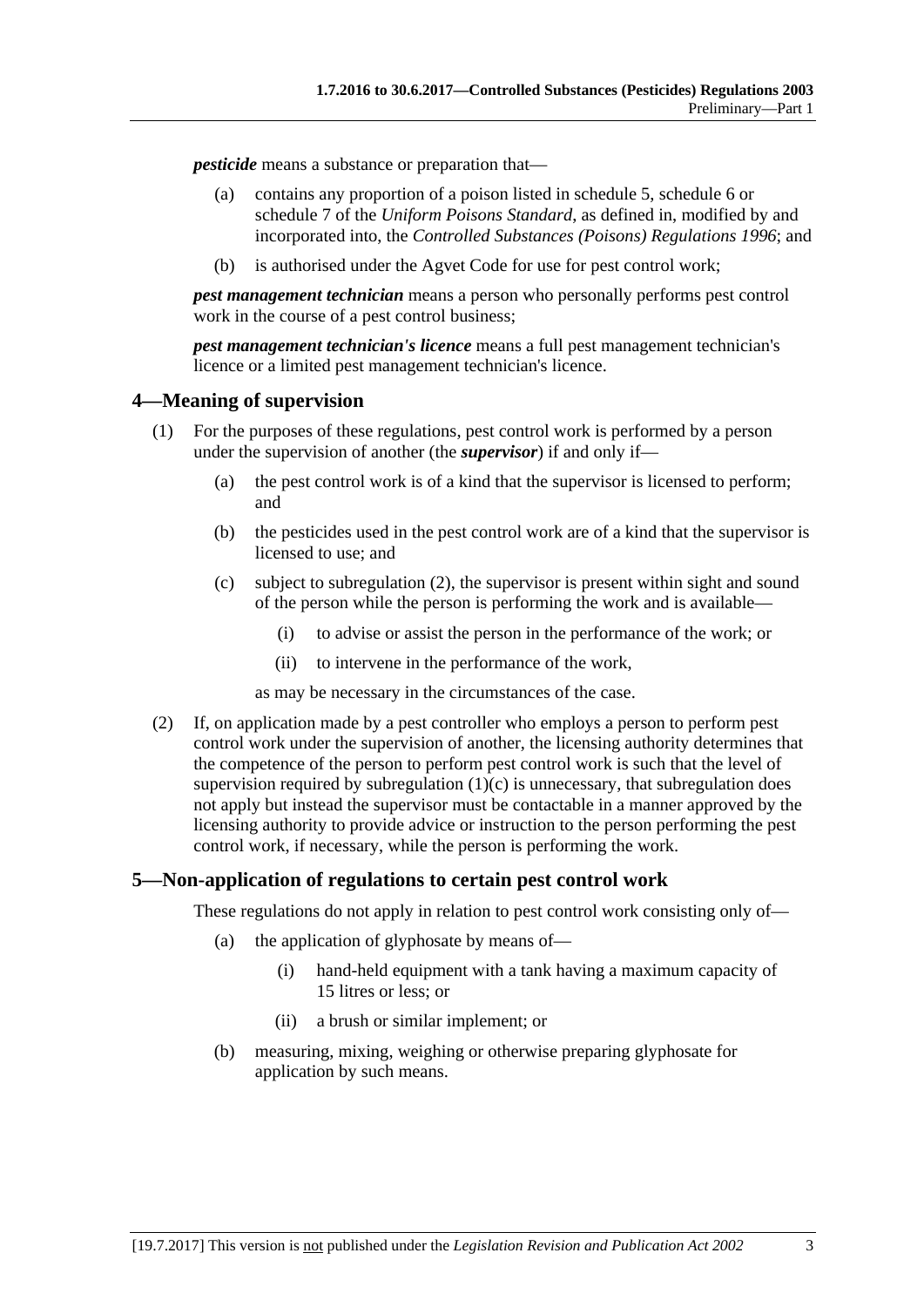## <span id="page-3-0"></span>**Part 2—Licences**

## <span id="page-3-1"></span>**6—Requirement for licence**

- (1) A person must not carry on a pest control business except as authorised by—
	- (a) a pest controller's licence under these regulations; or
	- (b) a commercial operator's licence issued under the *Agricultural and Veterinary Chemicals (Control of Use) Act 1995* of Tasmania as amended from time to time, or under an Act substituted for that Act; or
	- (c) registration as a commercial pesticide firm under the *Health Act 1911* of Western Australia as amended from time to time, or under an Act substituted for that Act.

Maximum penalty: \$5 000.

Expiation fee: \$315.

(2) A person must not perform pest control work in the course of a pest control business except as authorised by a pest management technician's licence under these regulations.

Maximum penalty: \$5 000.

Expiation fee: \$315.

(3) A person who carries on a pest control business must ensure that no person performs pest control work in the course of that business except as authorised by a pest management technician's licence under these regulations.

Maximum penalty: \$5 000.

Expiation fee: \$315.

## <span id="page-3-2"></span>**7—Authority conferred by licence**

Subject to these regulations—

- (a) a pest controller's licence authorises the holder of the licence to carry on a pest control business in which pest control work of a kind specified in the licence using pesticides of a kind specified in the licence may be performed by the holder of a pest management technician's licence authorising pest control work of that kind by the use of pesticides of that kind;
- (b) a full pest management technicians's licence authorises the holder of the licence to perform pest control work of a kind specified in the licence using pesticides of a kind specified in the licence;
- (c) a limited pest management technician's licence authorises the holder of the licence to perform pest control work of a kind specified in the licence using pesticides of a kind specified in the licence under the supervision of the holder of a full pest management technician's licence.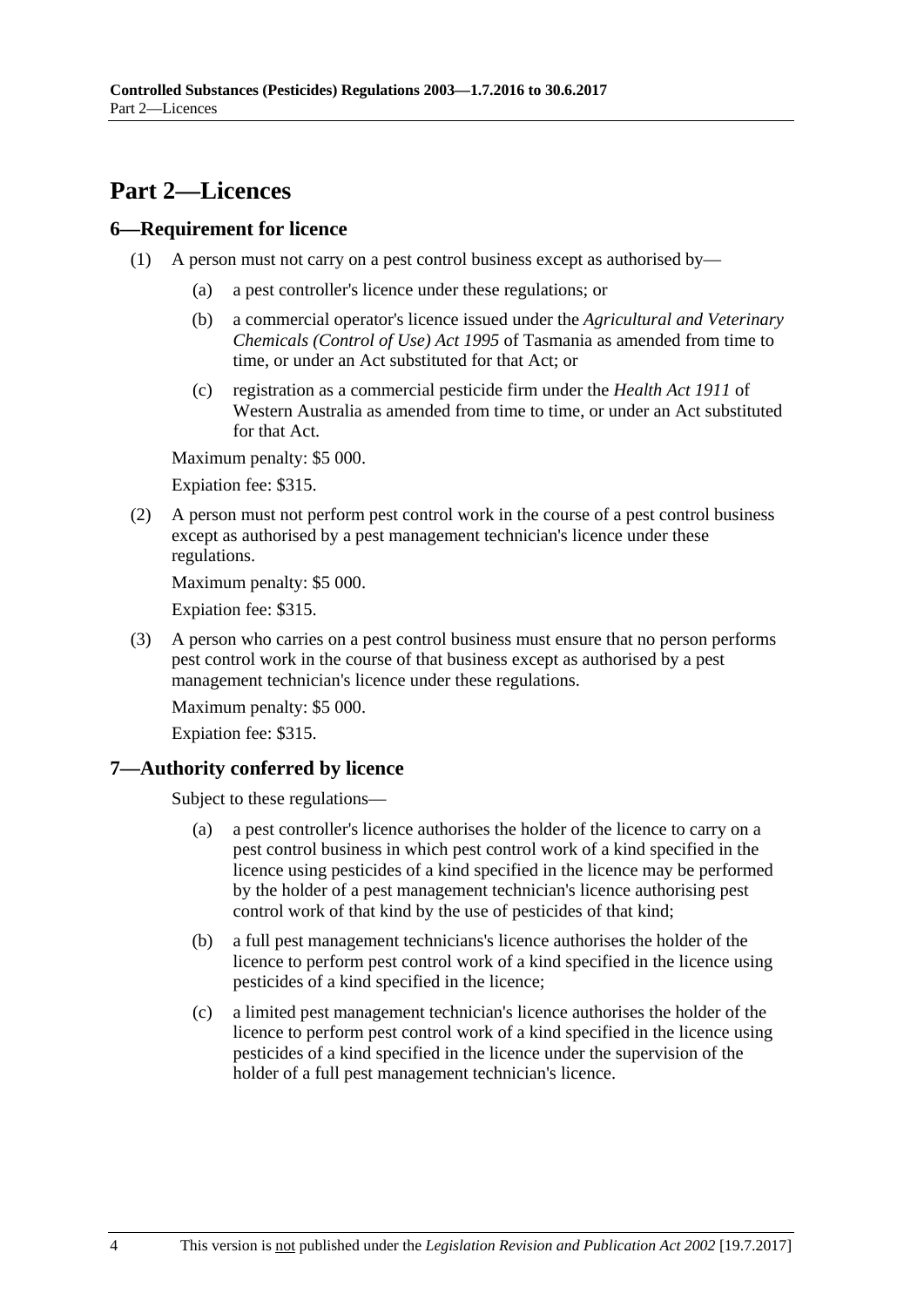#### <span id="page-4-0"></span>**8—Pest controller's licence**

- (1) The licensing authority may grant an application for a pest controller's licence if satisfied—
	- (a) that the applicant—
		- (i) holds a full pest management technician's licence; or
		- (ii) employs a person who holds such a licence,

authorising the holder to perform pest control work of the kind, by the use of pesticides of the kind, for which the pest controller's licence is sought; and

- (b) that the applicant, or a person employed by the applicant, has an adequate knowledge of the requirements of these regulations and of the practices that should be followed in the conduct of a pest control business; and
- (c) that the applicant has appropriate equipment to perform pest control work of the kind for which the pest controller's licence is sought; and
- $(d)$  that—
	- (i) in the case of an application by a natural person—the applicant is otherwise a fit and proper person to hold a pest controller's licence; or
	- (ii) in the case of an application by a body corporate—each director of the body corporate is a fit and proper person to be the director of a body corporate that holds a pest controller's licence.
- (2) A pest controller's licence is subject to the following conditions:
	- (a) a condition that the holder of the licence will maintain any premises and equipment used for the purposes of the holder's pest control business in a clean, efficient and safe working condition;
	- (b) a condition that the holder of the licence will ensure that any pesticide, while handled or used in the course of the holder's pest control business, is under the direct control of the holder of a pest management technician's licence;
	- (c) a condition that the holder of the licence will ensure that any unused pesticide or any container used to hold a pesticide in the course of the pest controller's business is disposed of in a manner not likely to endanger the health of any person.

#### <span id="page-4-1"></span>**9—Pest management technician's licence**

- (1) The licensing authority may grant an application for a full pest management technician's licence if satisfied that the applicant—
	- (a) has qualifications that the licensing authority considers appropriate having regard to the kind of pest control work for which the licence is sought; and
	- (b) is medically fit to perform pest control work of the kind for which the licence is sought; and
	- (c) is otherwise a fit and proper person to hold a pest management technician's licence.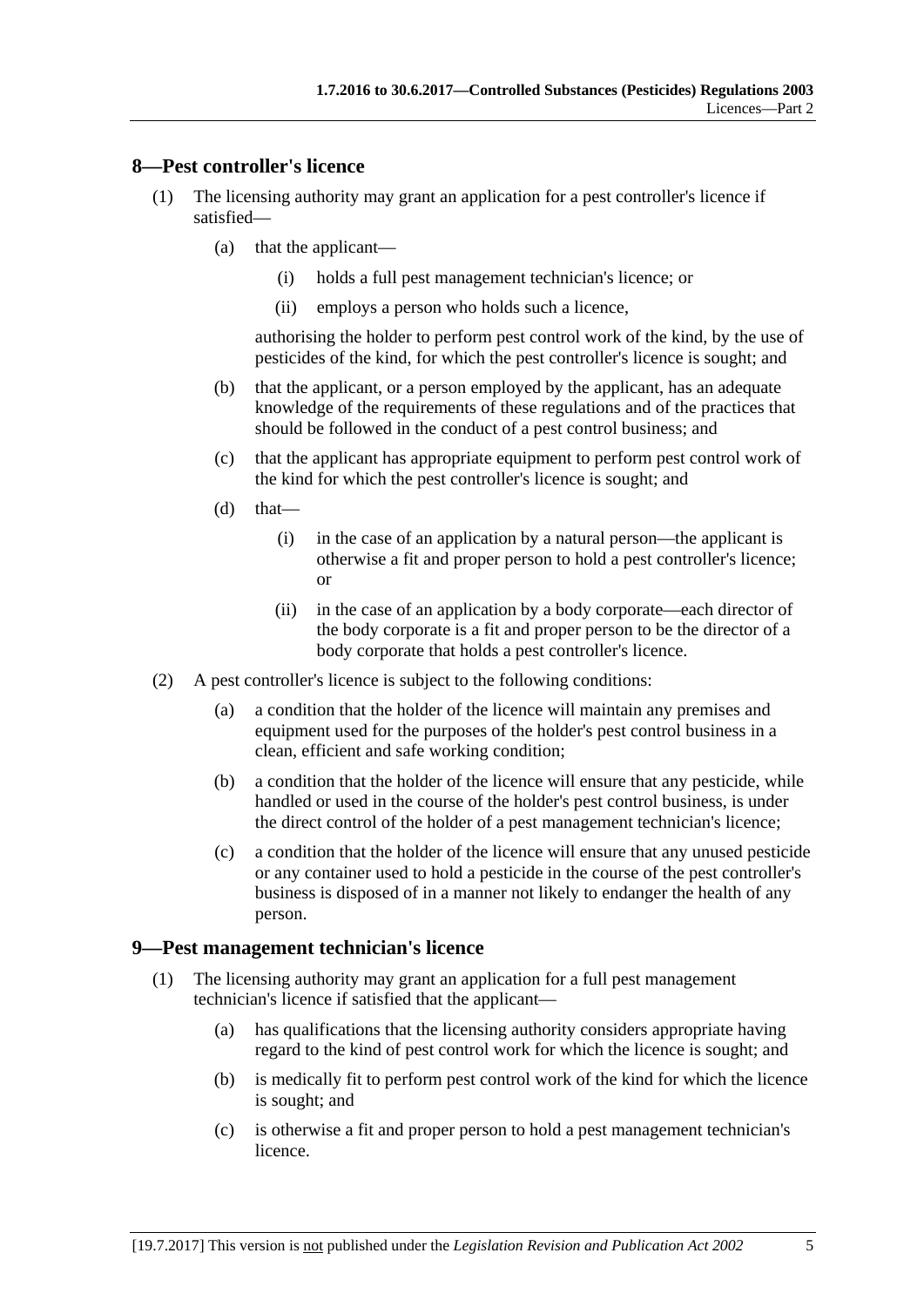- (2) A person who does not have the qualifications required for the grant of a full pest management technician's licence may apply to the licensing authority for a limited pest management technician's licence.
- (3) The licensing authority may grant an application for a limited pest management technician's licence if—
	- (a) the applicant gives to the licensing authority an undertaking that the applicant will, as soon as practicable after the grant of the licence, commence an appropriate course of instruction or training approved by the licensing authority to obtain the qualifications required for the grant of a full pest management technician's licence; and
	- (b) the licensing authority is satisfied that the applicant—
		- (i) is employed by a pest controller to perform pest control work under the supervision of the holder of a full pest management technician's licence; and
		- (ii) is medically fit to perform pest control work of the kind for which the licence is sought; and
		- (iii) is otherwise a fit and proper person to be licensed as a pest management technician.
- (4) A full pest management technician's licence or limited pest management technician's licence is subject to the following conditions:
	- (a) a condition that the holder of the licence will, while using pesticides, wear protective clothing sufficient to prevent contamination of the holder;
	- (b) a condition that the holder of the licence will keep suitable first aid materials available where pesticides are being used by the holder;
	- (c) a condition that the holder of the licence will not handle or use pesticides in a manner dangerous to the health of any person;
	- (d) a condition that the holder of the licence will dispose of any unused pesticide or any container used to hold a pesticide in a manner not likely to endanger the health of any person;
	- (e) a condition that the holder of the licence will, if a spillage of pesticides occurs, clean and decontaminate the area in which the spillage occurred in a manner approved by the licensing authority;
	- (f) a condition that the holder of the licence will submit to such medical examinations as the licensing authority considers necessary to monitor exposure of the holder to pesticides;
	- (g) a condition that the holder of the licence will submit to such assessments as the licensing authority considers necessary to ensure that the holder maintains an adequate knowledge of pest control work and pesticides of the kind authorised by the licence.
- (5) A limited pest management technician's licence is subject to a condition that the holder of the licence will not make recommendations or give advice to any person concerning the use of pesticides.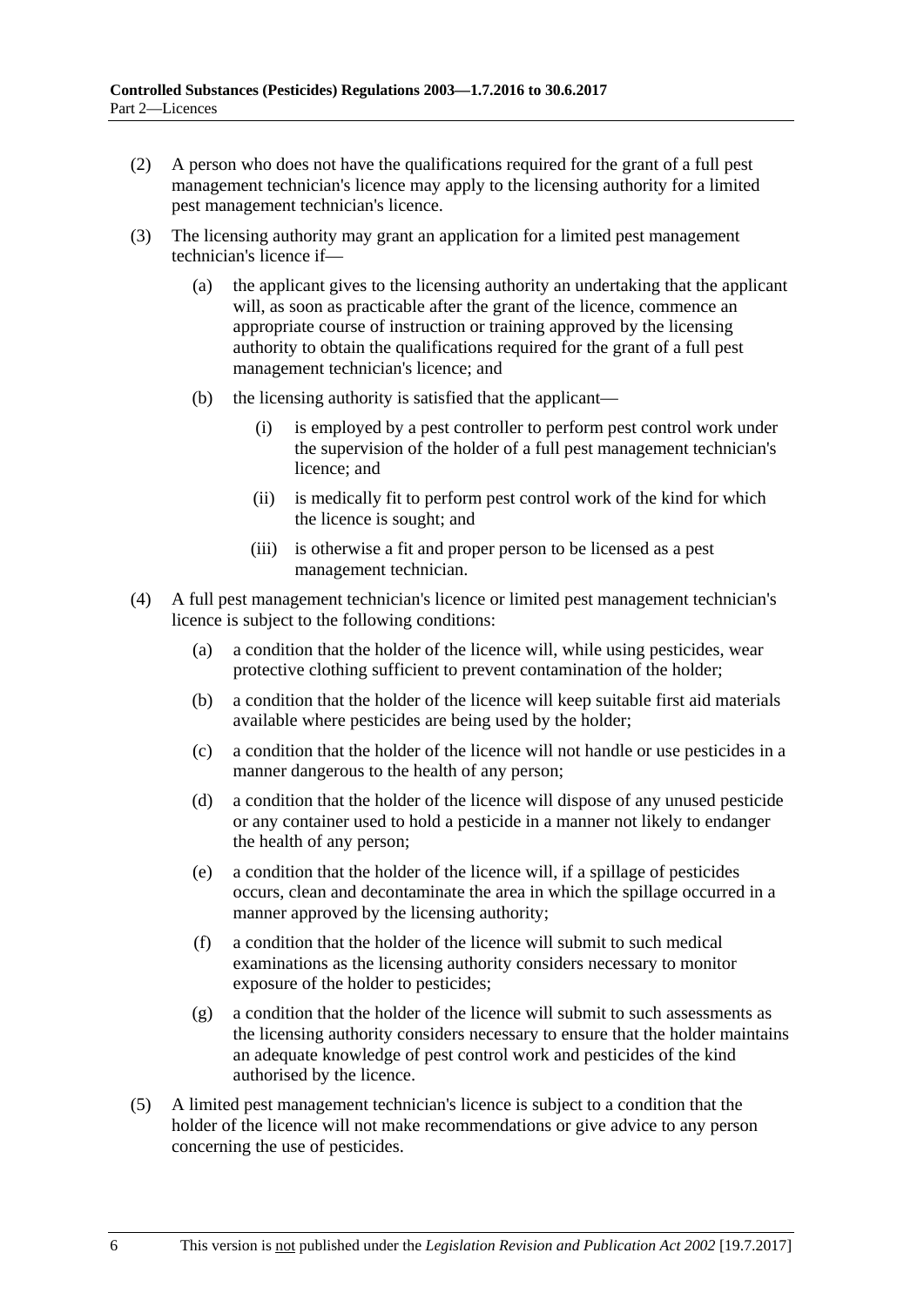(6) An application for a pest management technician's licence cannot be made except by, or on behalf of, a natural person.

## <span id="page-6-0"></span>**10—Conditions of licence**

- (1) A licence under these regulations is subject to—
	- (a) such conditions as are imposed by these regulations; and
	- (b) such other conditions as the licensing authority thinks fit to impose and specifies in the licence or by notice in writing given personally or by post to the holder of the licence.
- (2) The holder of a licence under these regulations must not contravene or fail to comply with a condition of the licence.

Maximum penalty: \$5 000.

Expiation fee: \$315.

#### <span id="page-6-1"></span>**11—Term and renewal of licence**

- (1) The term of a pest controller's licence or full pest management technician's licence is 1 year or 3 years at the option of the applicant, and such a licence may, on application made to the licensing authority before the expiry of the licence, be renewed for successive terms of 1 year or 3 years, at the option of the applicant.
- (2) A limited pest management technician's licence expires—
	- (a) on the first anniversary of the date of its grant; or
	- (b) in the case of a licence that has been renewed—
		- (i) on the first anniversary of the date of its renewal; or
		- (ii) if the licensing authority has extended the term of the licence—at the end of the period of extension.
- (3) The licensing authority may, on application made by the holder of a limited pest management technician's licence before the expiry of the licence, extend the term of the licence for a period not exceeding 6 months if, in the opinion of the licensing authority, it is fair in the circumstances of the particular case to allow the holder of the licence further time to do whatever is necessary for the holder to qualify for the grant of a full pest management technician's licence.
- (4) A limited pest management technician's licence may be renewed once by the licensing authority on application made before the expiry of the licence.

## <span id="page-6-2"></span>**12—Exemptions**

- (1) The licensing authority may exempt a person from the obligation to hold a licence under these regulations on such conditions as the licensing authority thinks fit.
- (2) The licensing authority may, by notice in writing given personally or by post to a person granted an exemption under this regulation, vary or revoke the exemption.
- (3) The licensing authority must not grant or vary an exemption unless satisfied that pest control work performed in compliance with the conditions of the exemption as granted or varied will not entail any significant risk to public health or the environment.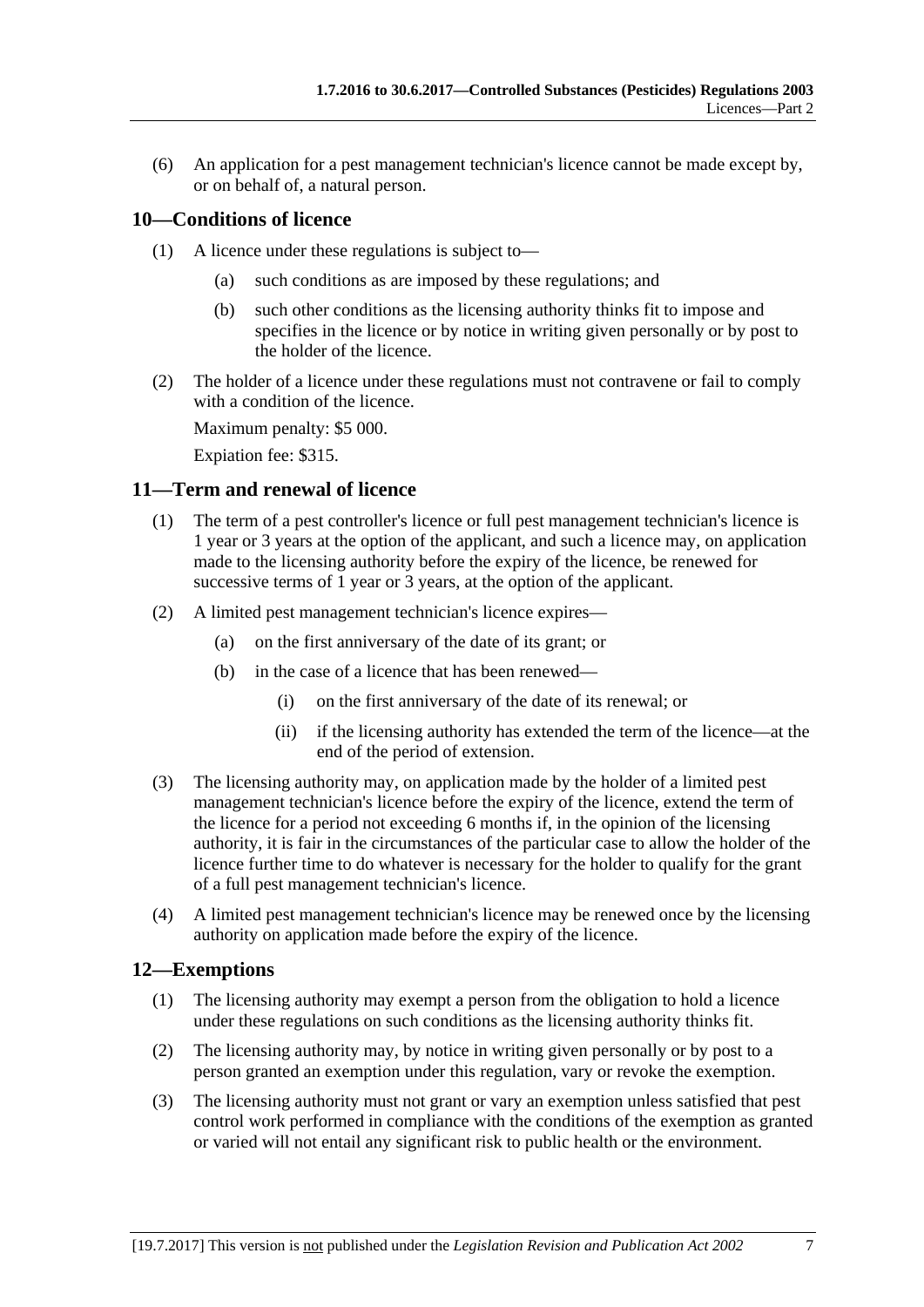(4) A person who contravenes, or fails to comply with, a condition of an exemption under this regulation is guilty of an offence.

Maximum penalty: \$5 000.

Expiation fee: \$315.

#### <span id="page-7-2"></span><span id="page-7-0"></span>**13—Variation of licence**

- (1) The licensing authority may, by notice in writing given personally or by post to the holder of a licence under these regulations—
	- (a) vary the licence to extend or limit the kind of pest control work authorised by, or the kind of pesticides that may be used pursuant to, the licence; or
	- (b) vary or revoke a condition of the licence imposed by the licensing authority, or impose a further condition on the licence.
- (2) The powers conferred by [subregulation](#page-7-2) (1) may be exercised—
	- (a) on the application of the holder of the licence; or
	- (b) if the licensing authority is of the opinion that there are proper reasons for doing so.

#### <span id="page-7-1"></span>**14—Suspension or cancellation of licence**

The licensing authority may, by notice in writing given personally or by post to the holder of a licence under these regulations, suspend or cancel the licence if satisfied—

- (a) that the holder made a false statement or furnished false information in applying for the grant, renewal or variation of the licence; or
- (b) that the holder has been found guilty of an offence against the Act or these regulations or any other law relating to pesticides (including a law of another State or a Territory); or
- $(c)$  that—
	- (i) in the case of a licence held by a natural person—
		- (A) the holder's health will be seriously endangered if he or she continues to perform pest control work of the kind authorised by the licence; or
		- (B) the holder is no longer competent to perform pest control work of the kind authorised by the licence; or
		- (C) the holder is for any other reason no longer a fit and proper person to hold the licence; or
	- (ii) in the case of a pest controller's licence held by a body corporate—a director of the body corporate is no longer a fit and proper person to be the director of a body corporate that holds a pest controller's licence.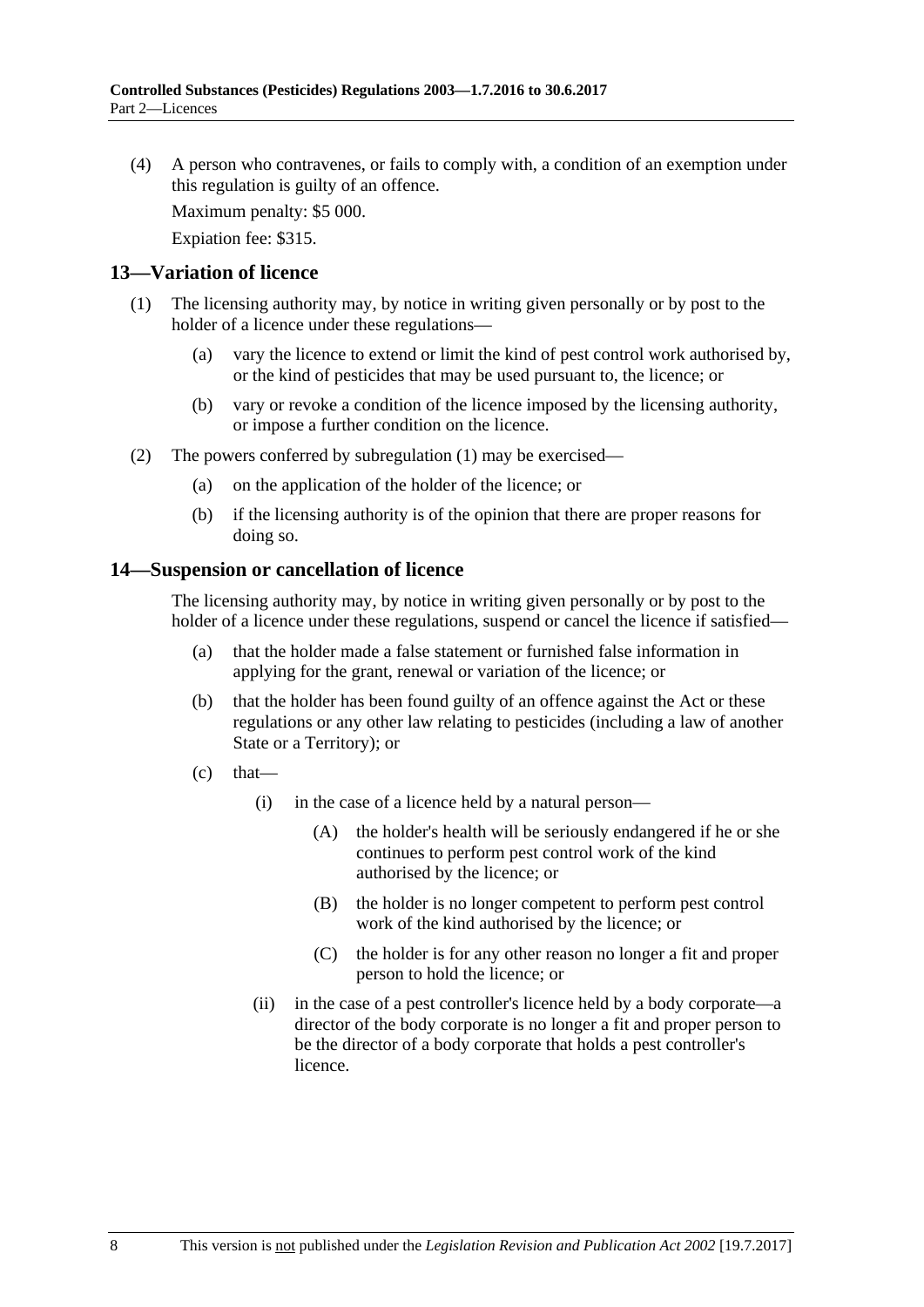## <span id="page-8-0"></span>**15—Right of appeal**

- (1) The following appeals may be made to the Administrative and Disciplinary Division of the District Court:
	- (a) an applicant for a licence under these regulations may appeal against a decision of the licensing authority—
		- (i) to refuse to grant the licence; or
		- (ii) to impose particular conditions on the licence;
	- (b) a person who holds or formerly held a licence under these regulations may appeal against a decision of the licensing authority—
		- (i) to suspend or cancel the licence; or
		- (ii) to vary the licence; or
		- (iii) to impose or vary particular conditions on the licence.
- (2) Subject to this regulation, an appeal must be instituted within 1 month of the making of the decision appealed against.
- (3) The licensing authority must, on application by a person seeking to appeal a decision of the licensing authority, state in writing the reasons for the decision.
- (4) If the reasons of the licensing authority are not given in writing at the time of making a decision and the person affected by the decision, within 1 month of the making of the decision, requires the licensing authority to state the reasons in writing, the time for instituting an appeal runs from the time when the person receives the written statement of those reasons.

# <span id="page-8-1"></span>**Part 3—Duties of pest controllers and pest management technicians**

## <span id="page-8-2"></span>**16—Storage of pesticides**

- <span id="page-8-3"></span>(1) A pest controller must ensure that a pesticide stored in the course of the pest controller's business is kept in a prescribed container that—
	- (a) is kept securely closed; and
	- (b) is housed in a structure that—
		- (i) is roofed; and
		- (ii) has a floor impervious to water; and
		- (iii) is adequately ventilated; and
		- (iv) is locked when unattended; and
		- (v) has an adequate supply of water available to wash any spillage of pesticide that may occur; and
		- (vi) is so situated or constructed that a spillage of pesticide cannot drain into a water supply or watercourse or soak into the soil.

Maximum penalty: \$2 500.

Expiation fee: \$210.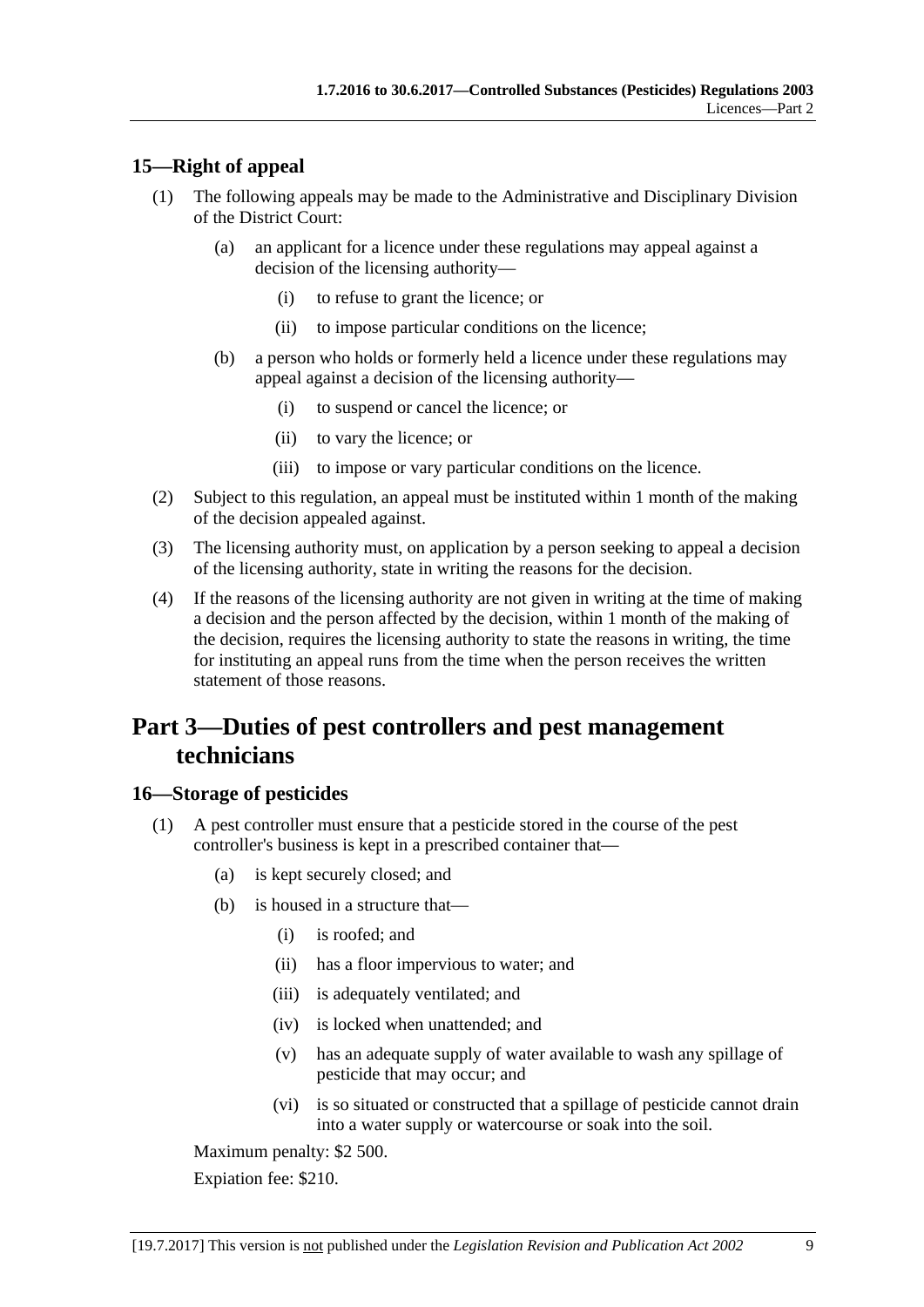(2) In this regulation—

*prescribed container* means—

- (a) a container that bears an approved label; or
- (b) a container of a kind approved by the licensing authority for the purposes of this regulation.

## <span id="page-9-0"></span>**17—Transport of pesticides**

- (1) A pest controller must ensure that the following provisions are complied with in relation to the transport of a pesticide in the course of the pest controller's business:
	- (a) the pesticide must be transported in a securely closed container that—
		- (i) in the case of a pesticide registered under the Agvet Code—bears the approved label for containers of that pesticide; or
		- (ii) in the case of a pesticide that is not registered under the Agvet Code but is the subject of a Part 7 permit—bears a label that contains adequate instructions relating to the matters referred to in section  $14(3)(g)$  of the Agvet Code;
	- (b) the pesticide must not be left in an unattended vehicle unless the vehicle has an enclosed storage facility that forms part of or is securely fixed to the structure of the vehicle and the pesticide is kept securely locked in that storage facility;
	- (c) the driving compartment of the vehicle used to transport the pesticide must be separated from the pesticide storage area by a gas-tight barrier.

Maximum penalty: \$2 500.

Expiation fee: \$210.

- (2) [Subregulation](#page-8-3) (1)(a) does not apply if pesticide is transported in a securely closed spray tank that—
	- (a) forms part of or is securely fixed to the structure of the vehicle being used to transport the pesticide; and
	- (b) is prominently marked with—
		- (i) the word "CAUTION" or "POISON" or any other warning approved by the licensing authority; and
		- (ii) the name of the pesticide.

#### <span id="page-9-1"></span>**18—Compliance with prescribed standards and codes of practice**

(1) A pest controller must ensure that the requirements of the prescribed standards and codes of practice are complied with in relation to pest control work carried out in the course of the pest controller's business.

Maximum penalty: \$5 000.

Expiation fee: \$315.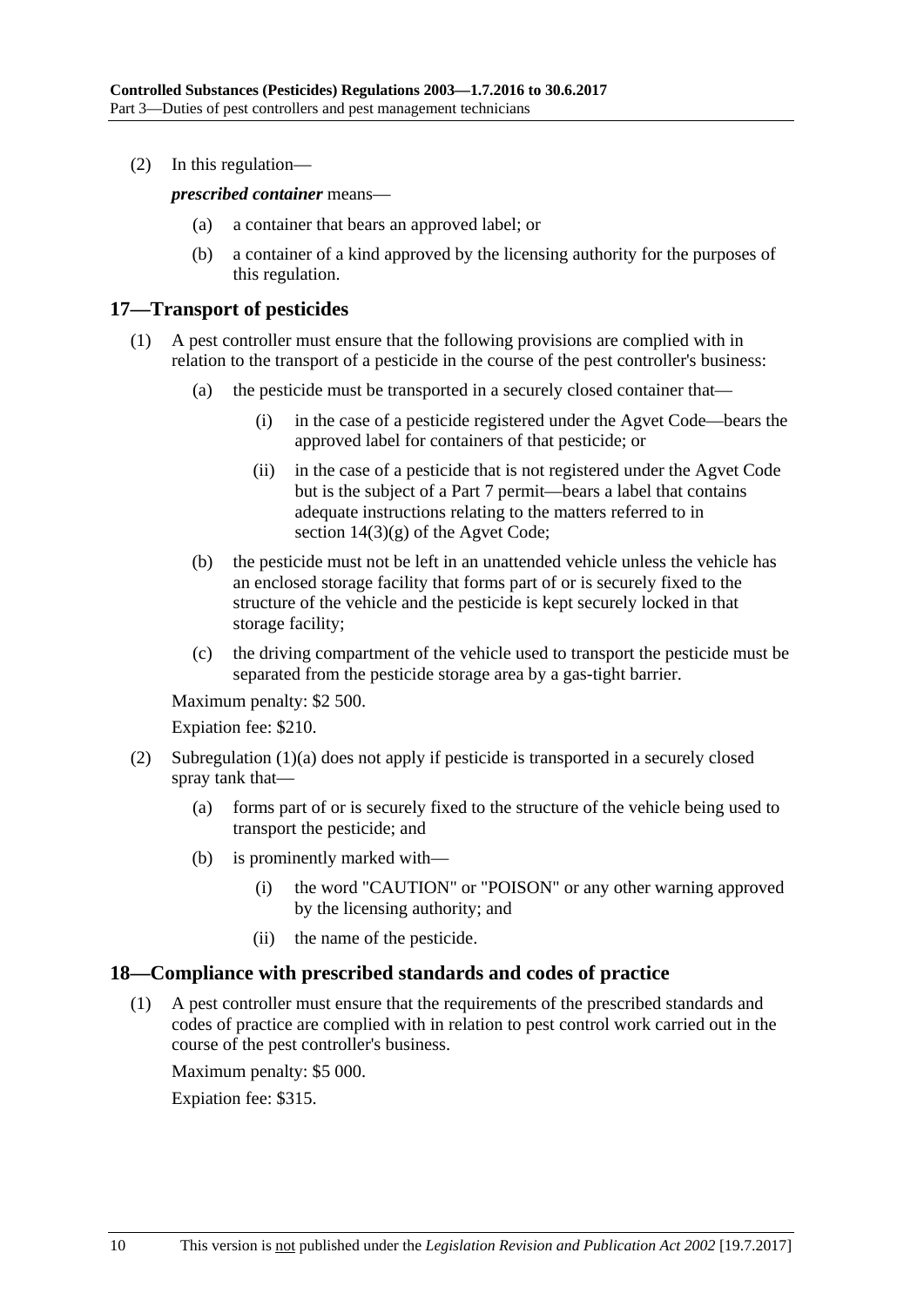(2) A pest management technician must perform pest control work in accordance with the prescribed standards and codes of practice.

Maximum penalty: \$5 000.

Expiation fee: \$315.

- (3) For the purposes of this regulation, the prescribed standards and codes of practice are—
	- (a) AS 3660.1—2000 published by Standards Australia as amended from time to time; and
	- (b) AS 3660.2—2000 published by Standards Australia as amended from time to time; and
	- (c) *South Australian Health Commission Code of Practice for Diluting Pesticides from a Water Supply* published by the South Australian Health Commission on 19 May 1988 (*Gazette 30.6.2004 p1280*) as amended from time to time; and
	- (d) *South Australian Health Commission Termiticides (Safe Use) Code of Practice* published by the South Australian Health Commission on 19 May 1988 (*Gazette 19.5.1988 p1285*) as amended from time to time.

## <span id="page-10-0"></span>**19—Compliance with Agvet Code**

- (1) A pest controller must, in relation to a pesticide registered under the Agvet Code, ensure that—
	- (a) the directions stated on the approved label for the container for the pesticide are complied with in relation to the handling or use of the pesticide in the course of the pest controller's business; and
	- (b) the pesticide is not used in the course of the pest controller's business for a purpose not stated on the approved label,

unless the pesticide is the subject of a Part 7 permit.

Maximum penalty: \$5 000.

Expiation fee: \$315.

- (2) A pest controller must, in relation to a pesticide that is the subject of a Part 7 permit, ensure that—
	- (a) the conditions of the permit are complied with in relation to the handling or use of the pesticide in the course of the pest controller's business; and
	- (b) the pesticide is not used in the course of the pest controller's business for a purpose not authorised by the permit.

Maximum penalty: \$5 000.

Expiation fee: \$315.

- (3) A pest management technician—
	- (a) must perform pest control work using a pesticide that is registered under the Agvet Code in accordance with the directions stated on the approved label for the container for the pesticide; and
	- (b) must not use the pesticide for a purpose not stated on the approved label,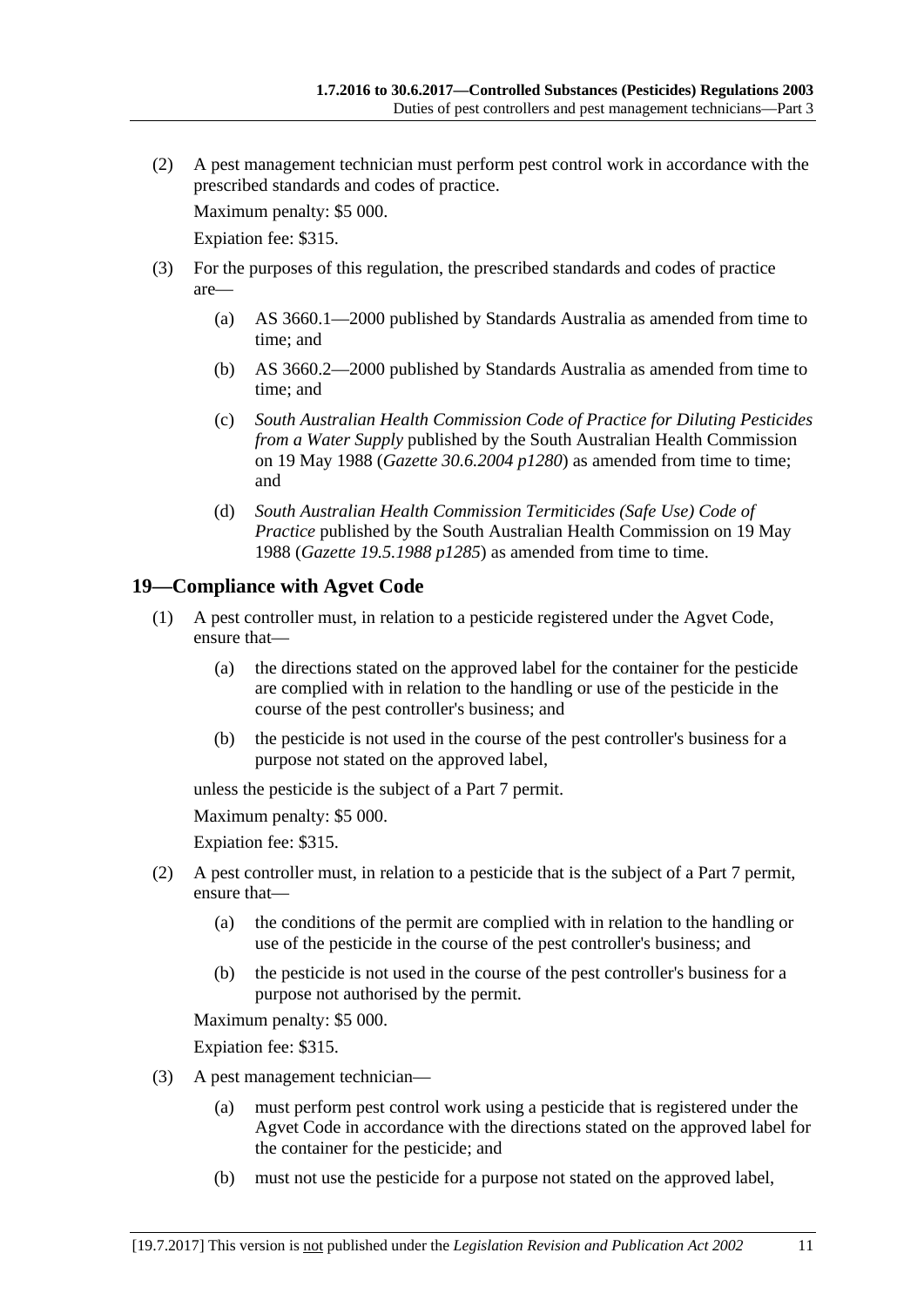unless the pesticide is the subject of a Part 7 permit.

Maximum penalty: \$5 000.

Expiation fee: \$315.

- (4) A pest management technician—
	- (a) must perform pest control work using a pesticide that is the subject of a Part 7 permit in accordance with the conditions of the permit; and
	- (b) must not use the pesticide for a purpose not authorised by the permit.

Maximum penalty: \$5 000.

Expiation fee: \$315.

#### <span id="page-11-0"></span>**20—Reporting of certain spillages of pesticide**

If a person who holds a licence under these regulations observes a spillage of pesticide that, because of its magnitude or location, or because of the toxicity of the pesticide involved—

- (a) requires assistance to be managed; or
- (b) is such that it may have an immediate impact on the environment or the health or safety of members of the public,

the person must immediately report the spillage to the licensing authority or a police officer.

Maximum penalty: \$5 000.

Expiation fee: \$315.

## <span id="page-11-2"></span><span id="page-11-1"></span>**21—Records to be kept by pest controllers**

- (1) A pest controller must, in relation to each pest management technician employed in the pest controller's business, keep a record of—
	- (a) the technician's name and address; and
	- (b) the technician's date of birth; and
	- (c) the date on which the technician commenced employment with the pest controller; and
	- (d) the date on which the technician ceased employment with the pest controller; and
	- (e) the pesticides handled or used by the technician in the course of that employment.

Maximum penalty: \$2 500.

Expiation fee: \$210.

(2) A pest controller must, within 28 days after a pest management technician ceases to be employed in the pest controller's business, forward a copy of the records kept under [subregulation](#page-11-2) (1) to the licensing authority.

Maximum penalty: \$2 500.

Expiation fee: \$210.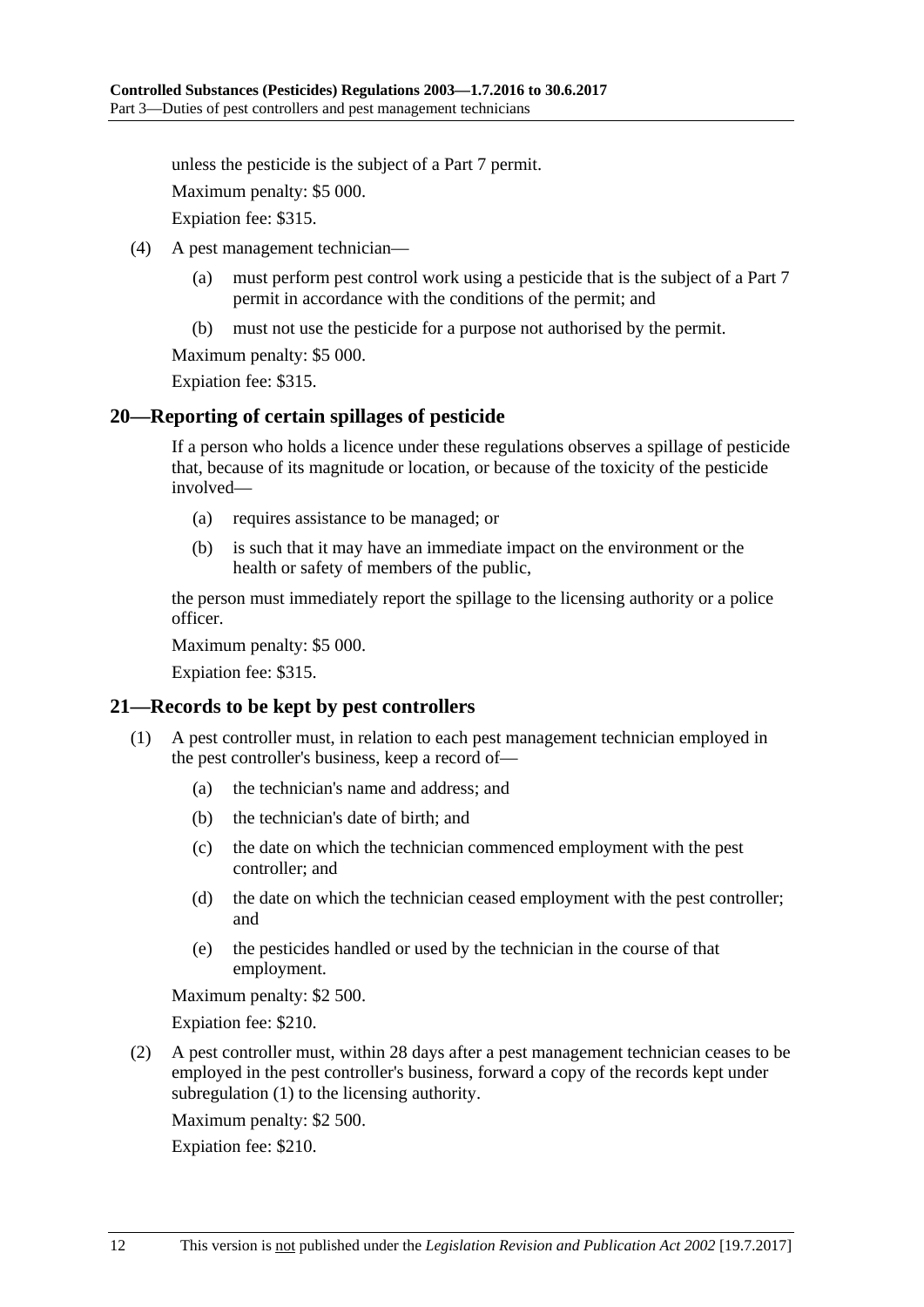(3) A pest controller must retain a record kept under [subregulation](#page-11-2) (1) for 7 years after the date of the last entry made in it.

Maximum penalty: \$2 500.

Expiation fee: \$210.

- <span id="page-12-1"></span>(4) A pest controller must, in relation to each application of pesticide in the course of the pest controller's business, keep a record of—
	- (a) the date, time and location of the application; and
	- (b) the name and quantity of the pesticide applied; and
	- (c) the name of the pest management technician who applied the pesticide; and
	- (d) the proximity of other people to the area where the pesticide was applied; and
	- (e) in the case of a pesticide applied outdoors—the prevailing weather conditions in the area where the pesticide was applied; and
	- (f) in the case of a termiticide applied to a site before or during the construction of a building—
		- (i) the total surface area of the land or building treated with the termiticide; and
		- (ii) the name and principal place of business of the supplier of the termiticide.

Maximum penalty: \$2 500.

Expiation fee: \$210.

(5) A pest controller must retain a record kept under [subregulation](#page-12-1) (4) for 7 years after the date it was made.

Maximum penalty: \$2 500.

Expiation fee: \$210.

(6) A pest controller must, on request by the licensing authority in writing, provide the licensing authority with specified information contained in a record kept under this regulation within the time specified in the request.

Maximum penalty: \$2 500.

Expiation fee: \$210.

## <span id="page-12-0"></span>**22—Duty of holder of pest controller's licence to notify change of business name or address**

The holder of a pest controller's licence must, within 14 days of any change in—

- (a) any business name under which the holder carries on the pest control business; or
- (b) the holder's business or registered address,

give the licensing authority written notice of the change.

Maximum penalty: \$250.

Expiation fee: \$80.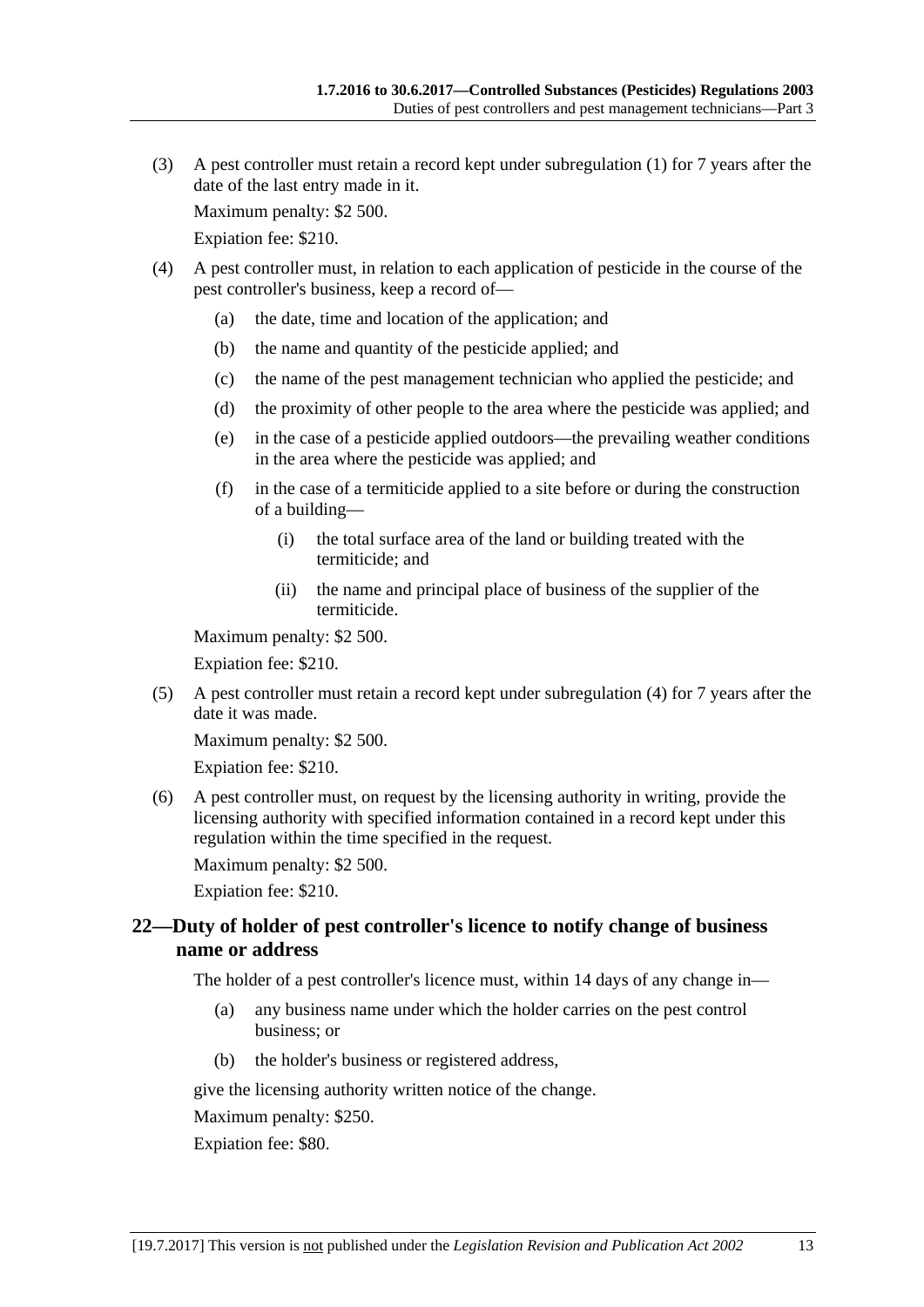## <span id="page-13-0"></span>**23—Duty of holder of limited pest management technician's licence to notify change or cessation of employment**

The holder of a limited pest management technician's licence must, within 14 days of—

- (a) changing employment from one pest controller to another; or
- (b) ceasing to be employed as a pest management technician,

give the licensing authority written notice of the change or cessation of employment. Maximum penalty: \$250.

Expiation fee: \$80.

## <span id="page-13-1"></span>**Part 4—Miscellaneous**

## <span id="page-13-2"></span>**24—Applications**

- (1) An application under these regulations must—
	- (a) be made in a manner and form approved by the licensing authority; and
	- (b) be accompanied by the appropriate fee set out in Schedule 1.
- (2) A person who makes an application under these regulations must, if the licensing authority so requires—
	- (a) provide the licensing authority with specified information to enable the licensing authority to determine the application; and
	- (b) verify, by statutory declaration, information furnished for the purposes of the application.

## <span id="page-13-3"></span>**25—False or misleading statement**

A person must not make a statement that is false or misleading in a material particular (whether by reason of the inclusion or omission of any particular) in any information provided under these regulations.

Maximum penalty: \$5 000.

# <span id="page-13-4"></span>**Schedule 1—Fees**

1 On application for the issue or renewal of a pest controller's licence—

|                | (a)                                                                                        | for 1 year                                                                            | \$314.00 |
|----------------|--------------------------------------------------------------------------------------------|---------------------------------------------------------------------------------------|----------|
|                | (b)                                                                                        | for 3 years                                                                           | \$942.00 |
| $\overline{2}$ | On application for the issue or renewal of a full pest management technician's<br>licence— |                                                                                       |          |
|                | (a)                                                                                        | for 1 year                                                                            | \$77.50  |
|                | (b)                                                                                        | for 3 years                                                                           | \$233.00 |
| 3              | On application for the issue of a limited pest management technician's licence             |                                                                                       | \$77.50  |
| 4              | licence                                                                                    | On application for an extension of the term of a limited pest management technician's | \$30.00  |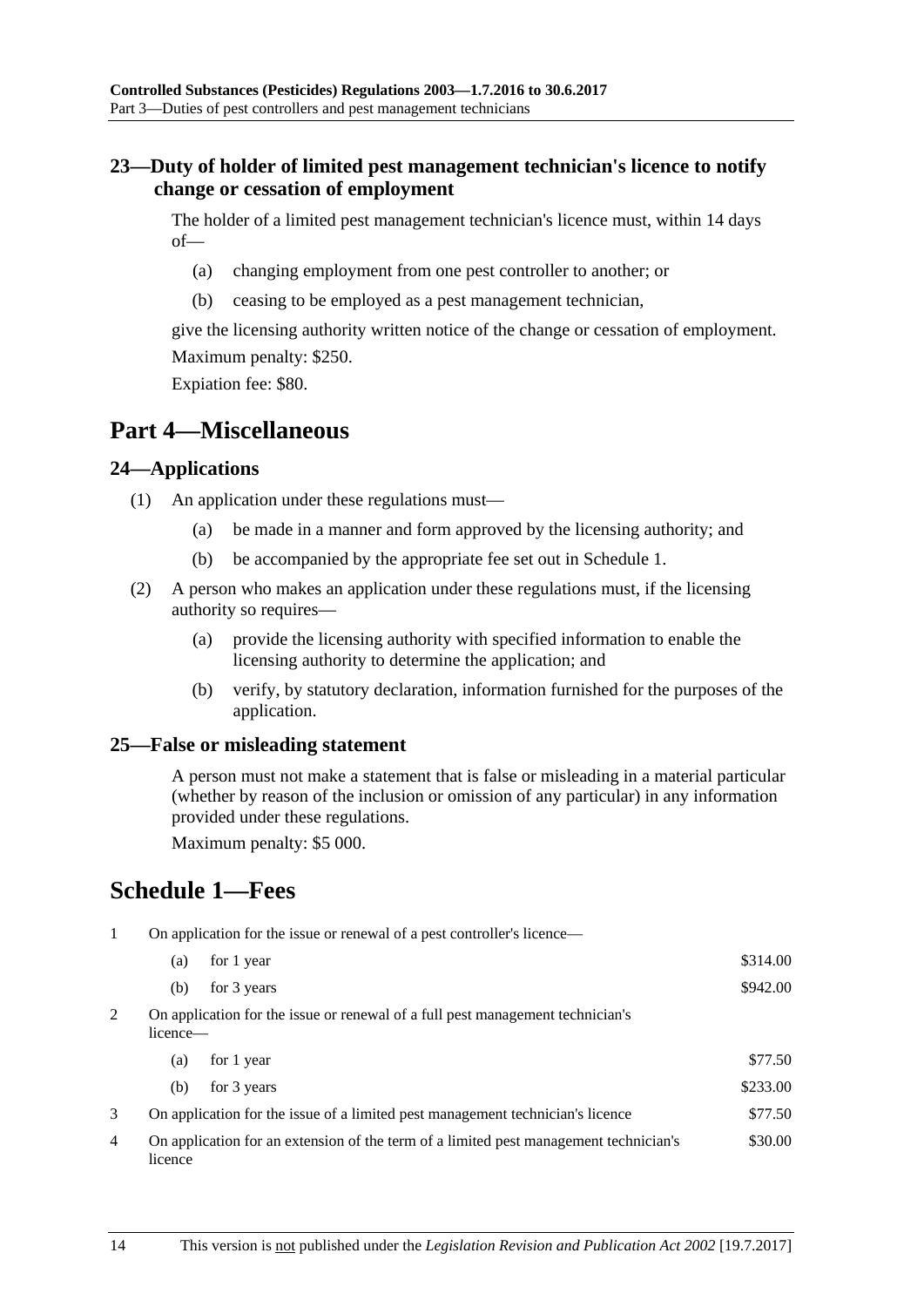# <span id="page-14-0"></span>**Schedule 2—Revocation and transitional provisions Part 1—Revocation of** *Controlled Substances (Pesticide) Regulations 1988*

## <span id="page-14-1"></span>**1—Revocation of regulations**

The *[Controlled Substances \(Pesticide\) Regulations 1988](http://www.legislation.sa.gov.au/index.aspx?action=legref&type=subordleg&legtitle=Controlled%20Substances%20(Pesticide)%20Regulations%201988)* are revoked.

## **Part 2—Transitional provisions**

## <span id="page-14-2"></span>**2—Interpretation**

In this clause—

*revoked regulations* means the regulations revoked by [clause](#page-14-1) 1.

#### <span id="page-14-3"></span>**3—Continuation of licences**

- (1) A pest controller's licence under the revoked regulations in force immediately before the commencement of these regulations continues in force under these regulations, subject to its terms and conditions, as a pest controller's licence under these regulations for the balance of the term for which it was granted or last renewed.
- (2) A pest operator's licence grade 1 under the revoked regulations in force immediately before the commencement of these regulations continues in force under these regulations, subject to its terms and conditions, as a limited pest management technician's licence under these regulations for the balance of the term for which it was granted or last renewed.
- (3) A pest operator's licence grade 2 under the revoked regulations in force immediately before the commencement of these regulations continues in force under these regulations, subject to its terms and conditions, as a limited pest management technician's licence under these regulations for a term expiring on the first anniversary of the commencement of these regulations.
- (4) A pest operator's licence grade 3 under the revoked regulations in force immediately before the commencement of these regulations continues in force under these regulations, subject to its terms and conditions, as a full pest management technician's licence under these regulations for the balance of the term for which it was granted or last renewed.

## <span id="page-14-4"></span>**4—Continuation of exemptions**

An exemption under the revoked regulations in force immediately before the commencement of these regulations continues in force under these regulations, subject to its terms and conditions, as an exemption under these regulations.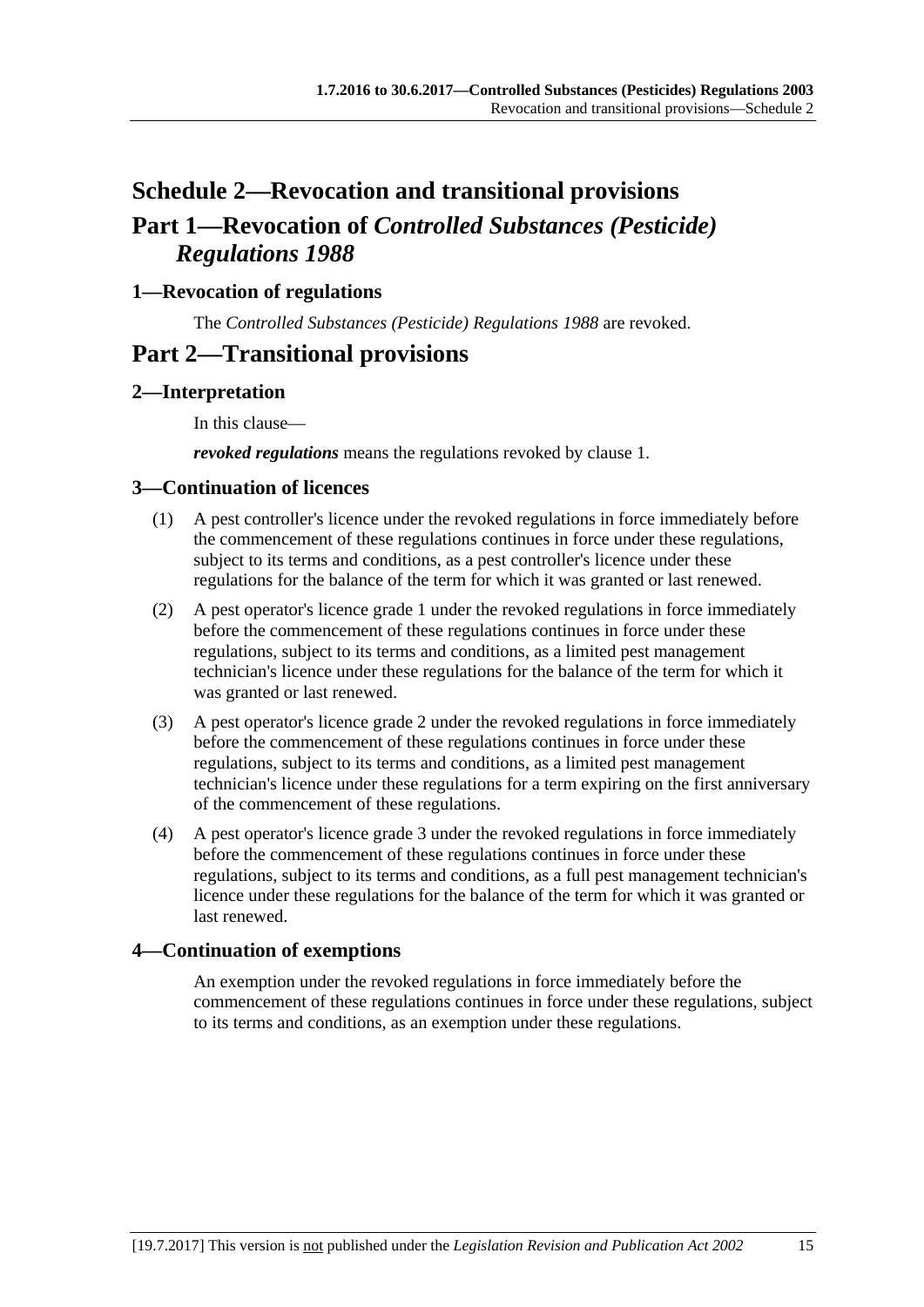# <span id="page-15-0"></span>**Legislative history**

## **Notes**

- Variations of this version that are uncommenced are not incorporated into the text.
- Please note—References in the legislation to other legislation or instruments or to titles of bodies or offices are not automatically updated as part of the program for the revision and publication of legislation and therefore may be obsolete.
- Earlier versions of these regulations (historical versions) are listed at the end of the legislative history.
- For further information relating to the Act and subordinate legislation made under the Act see the Index of South Australian Statutes or www.legislation.sa.gov.au.

## **Principal regulations and variations**

New entries appear in bold.

| Year     | N <sub>0</sub> | Reference               | Commencement                            |
|----------|----------------|-------------------------|-----------------------------------------|
| 2003     | 175            | Gazette 21.8.2003 p3310 | $1.9.2003$ : r 2                        |
| 2004     | 78             | Gazette 27.5.2004 p1523 | $1.7.2004$ : r 2                        |
| 2005     | 47             | Gazette 26.5.2005 p1387 | $1.7.2005$ : r 2                        |
| 2006     | 75             | Gazette 15.6.2006 p1693 | $1.7.2006$ : r 2                        |
| 2007     | 148            | Gazette 7.6.2007 p2539  | $1.7.2007:$ r 2                         |
| 2008     | 118            | Gazette 5.6.2008 p2097  | $1.7.2008:$ r 2                         |
| 2009     | 113            | Gazette 4.6.2009 p2550  | $1.7.2009$ : r 2                        |
| 2010     | 39             | Gazette 3.6.2010 p2160  | 3.6.2010: $r$ 2                         |
| 2010     | 72             | Gazette 10.6.2010 p2740 | $1.7.2010$ : r 2                        |
| 2011     | 55             | Gazette 9.6.2011 p2057  | $1.7.2011:$ r 2                         |
| 2012 62  |                | Gazette 31.5.2012 p2292 | $1.7.2012$ : r 2                        |
| 2012     | 158            | Gazette 14.6.2012 p2760 | 1.7.2012 immediately after 62/2012: r 2 |
| 2013     | 150            | Gazette 6.6.2013 p2414  | $1.7.2013$ : r 2                        |
| 2014     | 93             | Gazette 19.6.2014 p2542 | $1.7.2014$ : r 2                        |
| 2015     | 112            | Gazette 18.6.2015 p2687 | $1.7.2015$ : r 2                        |
| 2016 164 |                | Gazette 23.6.2016 p2466 | 1.7.2016: r2                            |
| 2017     | 99             | Gazette 22.6.2017 p2254 | $1.7.2017$ : r 2                        |

## **Provisions varied**

New entries appear in bold.

Entries that relate to provisions that have been deleted appear in italics.

| Provision       | How varied                                                                | Commencement |
|-----------------|---------------------------------------------------------------------------|--------------|
| Pt <sub>1</sub> |                                                                           |              |
| r <sub>2</sub>  | omitted under the Legislation Revision and<br><b>Publication Act 2002</b> | 1.7.2004     |
| r <sup>2</sup>  |                                                                           |              |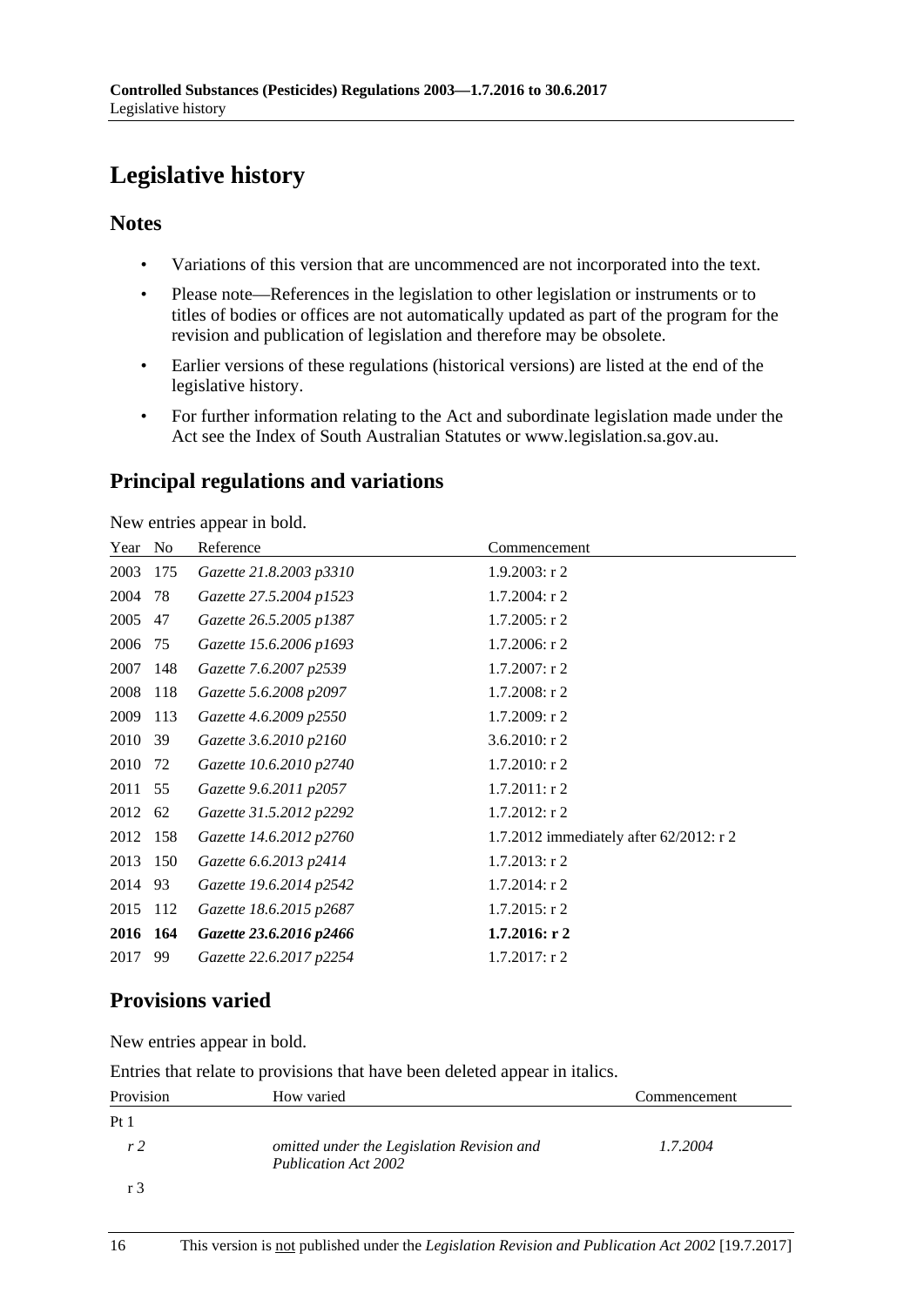|                 |                             | Legislative history |
|-----------------|-----------------------------|---------------------|
|                 |                             |                     |
| pesticide       | varied by 39/2010 r 4       | 3.6.2010            |
| Pt 2            |                             |                     |
| r <sub>11</sub> |                             |                     |
| r11(1)          | substituted by 39/2010 r 5  | 3.6.2010            |
| Sch 1           | substituted by 78/2004 r 4  | 1.7.2004            |
|                 | substituted by 47/2005 r 4  | 1.7.2005            |
|                 | substituted by 75/2006 r 4  | 1.7.2006            |
|                 | substituted by 148/2007 r 4 | 1.7.2007            |
|                 | substituted by 118/2008 r 4 | 1.7.2008            |
|                 | substituted by 113/2009 r 4 | 1.7.2009            |
|                 | substituted by 39/2010 r 6  | 3.6.2010            |
|                 | substituted by 72/1010 r 4  | 1.7.2010            |
|                 | substituted by 55/2011 r 4  | 1.7.2011            |
|                 | substituted by 62/2012 r 4  | 1.7.2012            |
|                 | varied by 158/2012 r 4      | 1.7.2012            |
|                 | substituted by 150/2013 r 4 | 1.7.2013            |
|                 | substituted by 93/2014 r 4  | 1.7.2014            |
|                 | substituted by 112/2015 r 4 | 1.7.2015            |
|                 | substituted by 164/2016 r 4 | 1.7.2016            |

**1.7.2016 to 30.6.2017—Controlled Substances (Pesticides) Regulations 2003**

## **Transitional etc provisions associated with regulations or variations**

## *Controlled Substances (Pesticides) Variation Regulations 2010 (No 39 of 2010), Pt 3—Transitional provision*

## **7—Term of existing licences**

A pest controller's licence or full pest management technician's licence issued or renewed before the commencement of these regulations continues in force subject to its terms and conditions for the balance of the term for which it was granted or last renewed.

## **Historical versions**

1.7.2004 1.7.2005 1.7.2006 1.7.2007 1.7.2008 1.7.2009 3.6.2010 1.7.2010 1.7.2011 1.7.2012 1.7.2013 1.7.2014